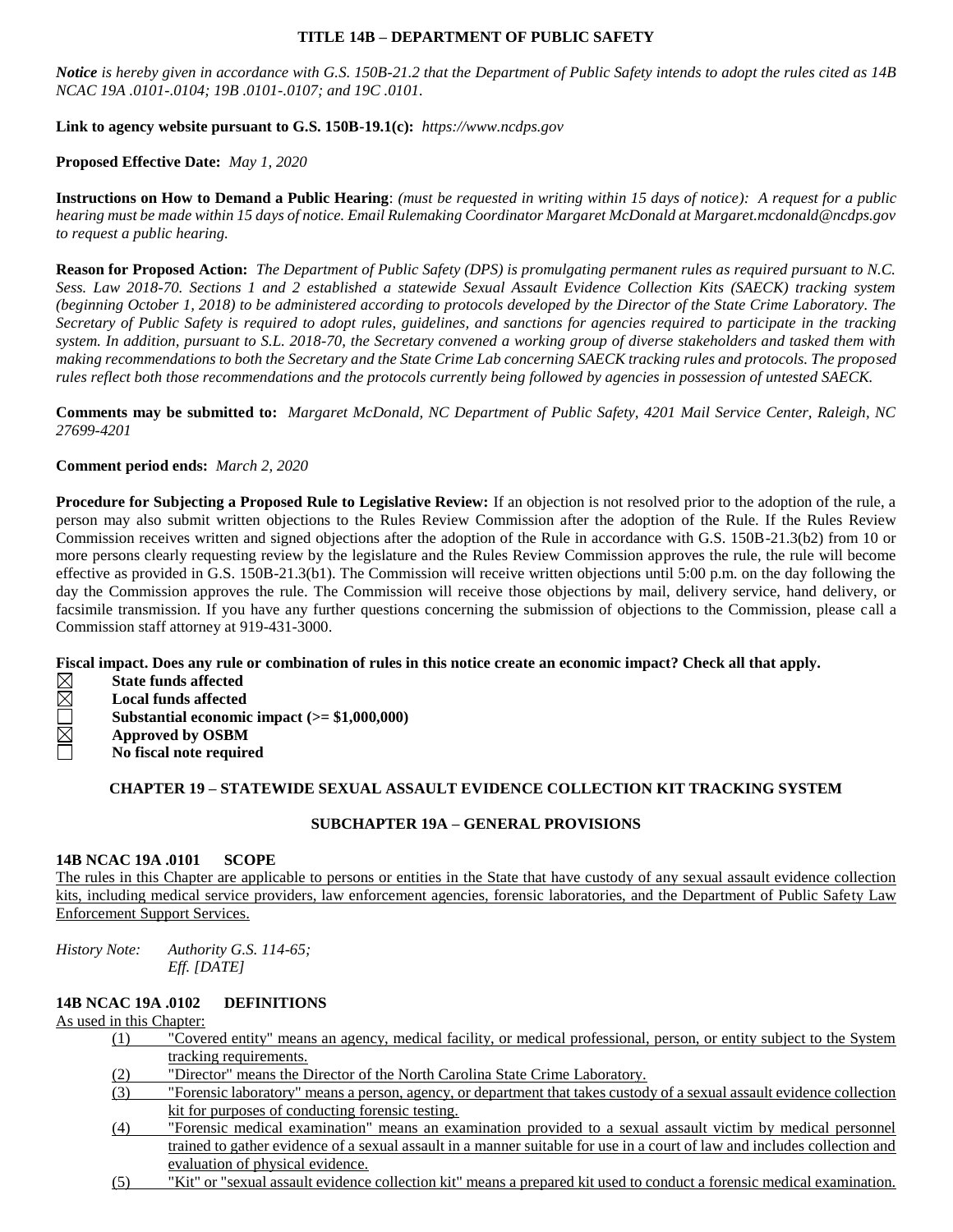- (6) "Law enforcement agency" means any police department, sheriff's office, campus police department, or any other person, agency, or department investigating a reported sexual assault for which a sexual assault evidence collection kit has been utilized by a medical service provider or that is taking possession of or storing an unreported or anonymous sexual assault evidence collection kit.
- (7) "Medical service provider" means a medical facility or medical professional in the State who administers a forensic medical examination using a sexual assault evidence collection kit.
- (8) "Previously untested kit" means a sexual assault evidence collection kit used in a forensic medical examination which has not undergone forensic testing and was identified and included in the 2017 statewide inventory.
- (9) "System guidelines" means the guidelines published by the Director of the North Carolina State Crime Laboratory for use by covered entities.
- (10) "Statewide System Administrator" means an employee of the North Carolina State Crime Laboratory who has responsibility for the overall administrative functions of the System, including providing assistance to covered entities, training all covered entities, making corrections in the system, and generating data reports for the Director's annual tracking report to the Joint Legislative Oversight Committee on Justice and Public Safety.
- (11) "System" means Sexual Assault Evidence Collection Kit Tracking and Inventory Management System (STIMS).

*History Note: Authority G.S. 114-65; G.S. 143B-1200; Eff. [DATE]*

# **14B NCAC 19A .0103 SYSTEM ADMINISTRATOR DESIGNATION**

(a) The System shall be administered by the Statewide Administrator.

(b) The Statewide Administrator shall grant System access to each covered entity.

(c) The Statewide Administrator shall provide training and technical assistance to all local administrators.

(d) The Statewide Administrator shall keep a log of all notifications for entities out of compliance with the rules of this Chapter as covered in 14B NCAC 19C .0101 Compliance and Sanctions.

(e) The Statewide Administrator contact information is NCSTIMS@ncdoj.gov.

*History Note: Authority G.S. 114-65; Eff. [DATE]*

# **14B NCAC 19A .0104 COVERED ENTITY SYSTEM ACCESS; LOCAL ADMINISTRATORS**

(a) Each covered entity shall access the System and require that its users are trained to enter kit information data in the System.

(b) Each covered entity shall designate a local administrator, who shall provide his or her contact information to the Statewide Administrator in writing, by mail, hand delivery, or email. If a covered entity changes its local administrator or contact information for its local administrator, the covered entity shall update the System administrative information and provide written notice of the change to the Statewide Administrator within 10 business days.

(c) The local administrator shall report any issues requiring technical support to the Statewide Administrator within two business days at NCSTIMS@ncdoj.gov.

*History Note: Authority G.S. 114-65; Eff. [DATE]*

# **SUBCHAPTER 19B – COVERED ENTITY TRACKING REQUIREMENTS**

# **14B NCAC 19B .0101 SYSTEM COMPATIBILITY FOR KITS**

Any State or local government agency responsible for the production of kits to be used in this State shall produce kits that are compatible with the System. A government agency that contracts for kit production by a vendor shall ensure that the vendor is contractually obligated to meet this requirement.

*History Note: Authority G.S. 114-65; 143B-1201; Eff. [DATE]*

# **14B NCAC 19B .0102 MEDICAL SERVICE PROVIDERS**

(a) Medical service providers shall:

- (1) In the System, receive all kits used for the collection of physical evidence during forensic medical examinations from the kit vendor;
- (2) make all required data entries in accordance with System guidelines; and
- (3) track all kit transfers from the provider to a law enforcement agency or to Law Enforcement Support Services (LESS) in the System.

(b) Prior to using any kit that does not already have a tracking number, the medical service provider shall affix a tracking label received from the statewide System administrator.

(c) The medical service provider shall inform the victim of the North Carolina Department of Justice Sexual Assault Kit Tracking Web Portal found at https://www.sexualassaultkittracking.ncdoj.gov/SexualAssaultKitTracking/ and provide the victim with the kit tracking number to view kit tracking and testing information.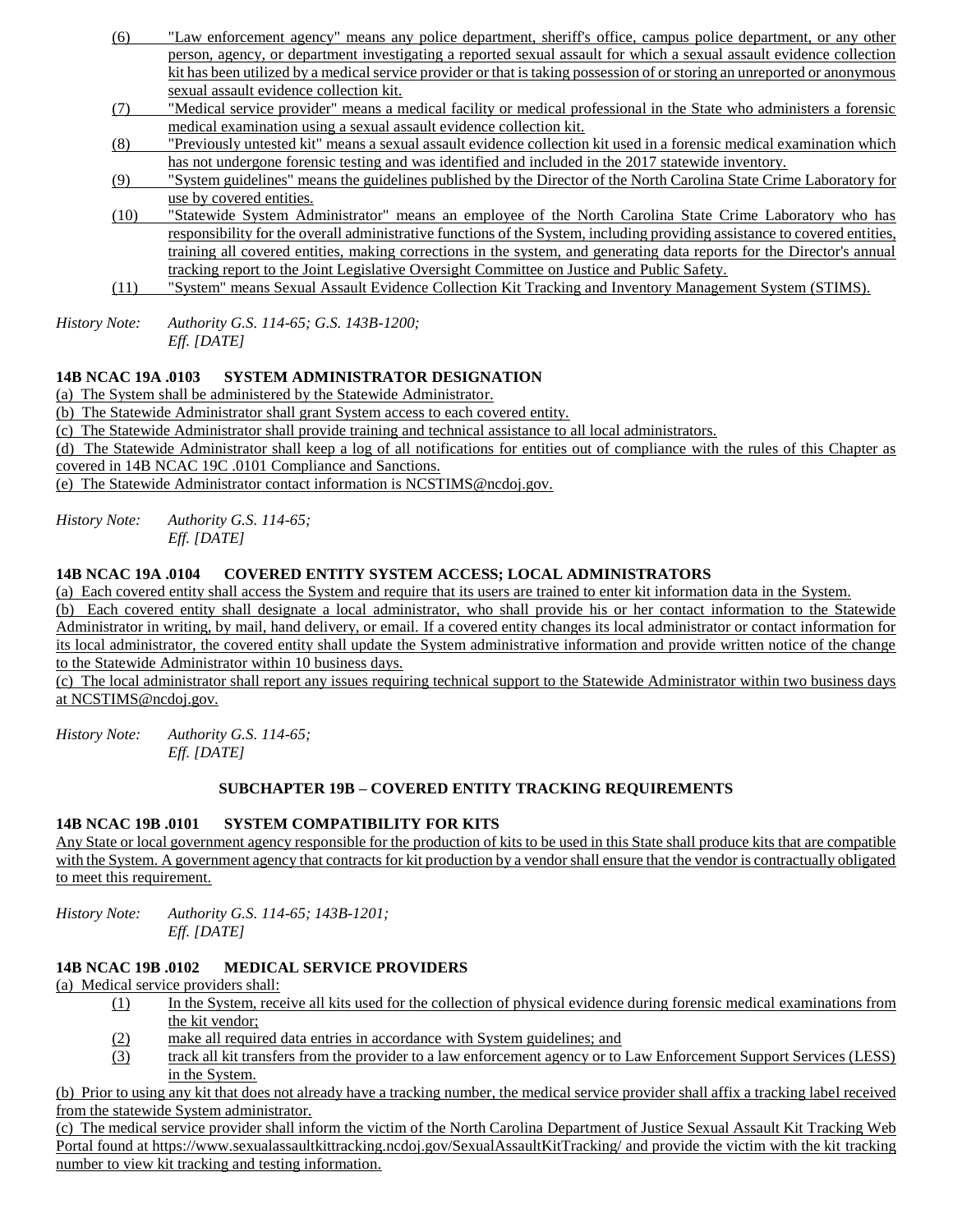*History Note: Authority G.S. 114-65; Eff. [DATE]*

## **14B NCAC 19B .0103 LAW ENFORCEMENT AGENCIES**

(a) Each law enforcement agency in the State shall comply with System guidelines to track the:

- (1) receipt of kits by the law enforcement agency from medical service providers or Law Enforcement Support Services (LESS);
- (2) the transfer of kits from the law enforcement agency to forensic laboratories; and
- (3) the transfer of kits from forensic laboratories back to the law enforcement agency.

Each law enforcement agency shall enter all data in accordance with System guidelines and keep the data updated as the investigation of the incident evolves.

(b) When a law enforcement agency submits a kit to any private vendor laboratory or any public laboratory outside of North Carolina for forensic testing, the law enforcement agency shall coordinate with that forensic laboratory to ensure that entries for the tracking of the kit are made in the System, in accordance with System guidelines.

(c) Each law enforcement agency that receives into its custody a kit that does not already have an assigned tracking number shall affix a tracking label received from the Statewide System Administrator.

(d) Each law enforcement agency shall enter all data from each previously untested kit in their custody into the North Carolina SAKI online data collection tool. Kits entered in the collection tool will be placed into STIMS by the system administrator to make them trackable. Each law enforcement agency shall send an e-mail to NCSAKI@ncdoj.gov to gain access to the online data collection tool.

*History Note: Authority G.S. 114-65; Eff. [DATE]*

# **14B NCAC 19B .0104 LAW ENFORCEMENT SUPPORT SERVICES**

Law Enforcement Support Services shall:

- (1) confirm all kits held or received into its custody have tracking labels or are otherwise System compatible;
- (2) enter tracking data in accordance with System guidelines; and
- (3) track the subsequent transfer of any kit to a law enforcement agency in the System.

*History Note: Authority G.S. 114-65; Eff. [DATE]*

### **14B NCAC 19B .0105 FORENSIC LABORATORIES**

(a) Any forensic laboratory in this State that takes custody of a kit for purposes of conducting forensic testing shall:

- (1) Enter the transfer and receipt of the kit in the tracking System in accordance with System guidelines;
- (2) Enter all data on the examination in accordance with System guidelines and keep the data updated if a CODIS hit occurs; and
- (3) Enter the transfer of the kit back to the submitting law enforcement agency in the tracking System in accordance with System guidelines.

(b) Any forensic laboratory in this State that receives into its custody a kit that does not already have tracking label shall affix a tracking label to the kit received from the Statewide System Administrator or otherwise make the kit System-compatible.

(c) North Carolina law enforcement agencies that submit kits to private vendor laboratories or public laboratories outside of this State for purposes of conducting forensic testing shall coordinate with those laboratories to ensure that entries for the tracking of the kit are made in the System in accordance with System guidelines.

*History Note: Authority G.S. 114-65; Eff. [DATE]*

### **14B NCAC 19B .0106 PREVIOUSLY UNTESTED KITS**

(a) Each covered entity's local administrator shall contact the Statewide Administrator to obtain tracking labels designated for previously untested kits.

(b) Covered entities shall comply with System guidelines for submitting data to be used by the Statewide System Administrator to enter previously untested kits in their custody in the tracking System.

*History Note: Authority G.S. 114-65; Eff. [DATE]*

#### **14B NCAC 19B .0107 VICTIM NOTIFICATION FOR KITS COLLECTED PRIOR TO OCTOBER 1, 2018**

Law enforcement agencies shall take reasonable measures to provide victims with kit tracking numbers and information about the System after a previously untested kit is assigned a tracking number and entered into the System.

*History Note: Authority G.S. 114-65; Eff. [DATE]*